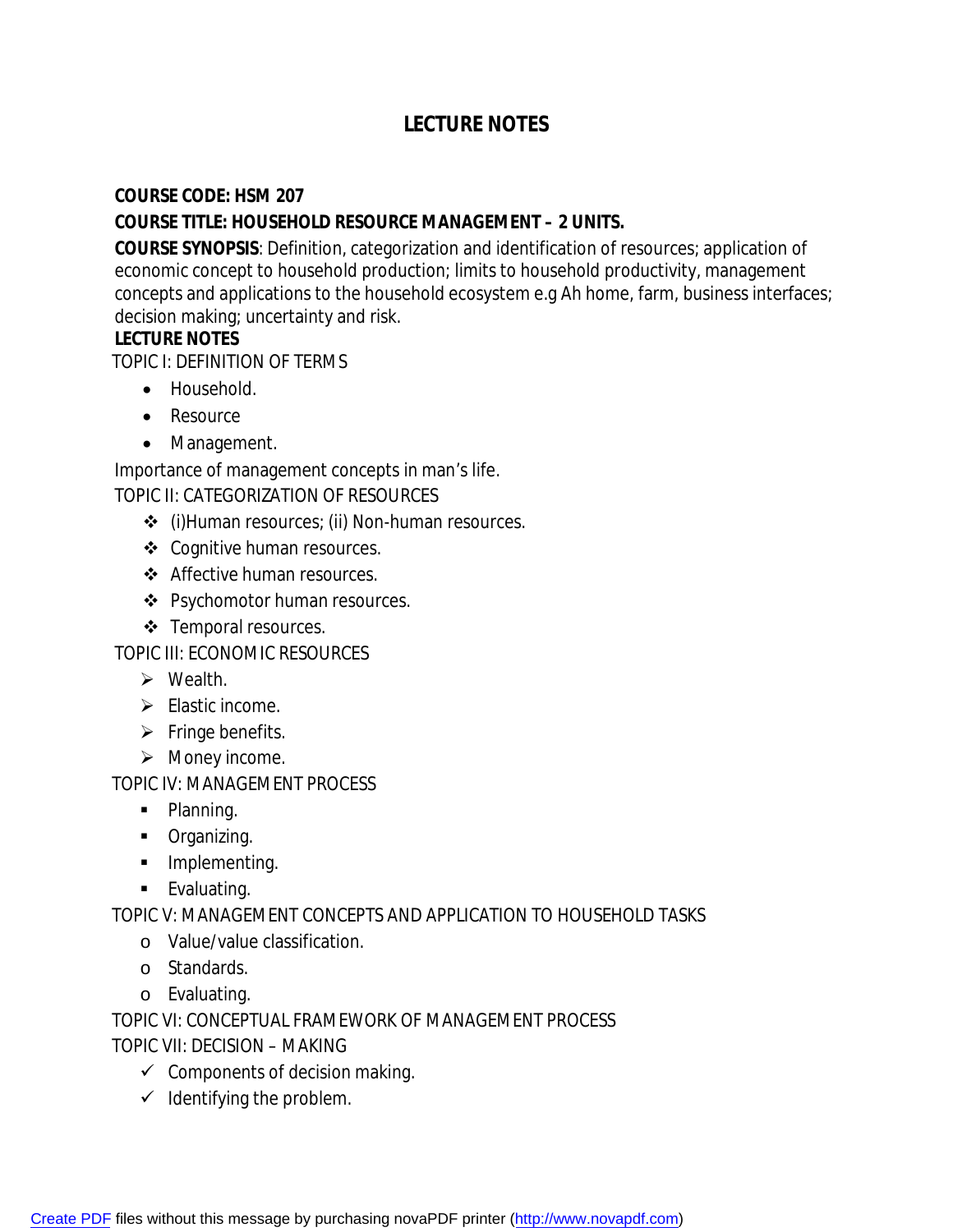- $\checkmark$  Obtaining information/formulating courses of action.
- $\checkmark$  Considering alternatives.

TOPIC VIII: ENVIRONMENTAL RESOURCES

- Physical environmental resources.
- Social environmental resources.

TOPIC IX: GROUP PRACTICAL WORK ANALYSIS OF A PARTICULAR FAMILY RESOURCES TOPIC X: CONTINUOUS ASSESSMENT TOPIC XI: REVISION/TUTORIAL

## **COURSE CODE: HSM 305**

**COURSE TITLE: EXTENSION PROGRAMME DEVELOPMENT AND PLANNING IN HOME SCIENCE**

**COURSE SYNOPSIS**: Philosophy and principles of Home Science in Nigeria: role of rural women in Nigeria, agriculture and economic development; factors in Home Science programmes, planning and implementation, coordination with other agencies and organization

## **LECTURE NOTES**

TOPIC I – Introduction to Programme Planning.

- 1. Meaning of extension programme.
- 2. Description of field of Home Science.
- 3. Description of a programmer.
- TOPIC II Justification for Programme in Extension.
	- $\triangleright$  Gives room for clear cut written objectives.
	- $\triangleright$  Provides avenue for continuity.
	- $\triangleright$  Helps extension agents base their activities on needs and interests of client groups.
	- $\triangleright$  Provides basis for cooperation etc.
	- $\triangleright$  Assumptions underlying programme planning in extension education.
- TOPIC III Principles of Programme Planning.
	- $\triangleright$  Careful analysis.
	- $\triangleright$  Needs of people.
	- $\triangleright$  Comprehensiveness.
	- $\triangleright$  Clear objectives.
	- $\triangleright$  Flexibility of programmes.
- TOPIC IV Planning Extension Programmes Appropriate to Rural women.
	- $\checkmark$  Collation of appropriate data.
	- $\checkmark$  Must be viewed as part of developing the whole community.
	- $\checkmark$  Provided with adequate resource at all levels.
	- $\checkmark$  Must prepare them for involvement in development.
	- $\checkmark$  Must recognize imbalance in emphasis and resource allocation for working conditions of men and women.
	- $\checkmark$  Must address health, nutrition and family planning issues in particular communities and countries etc.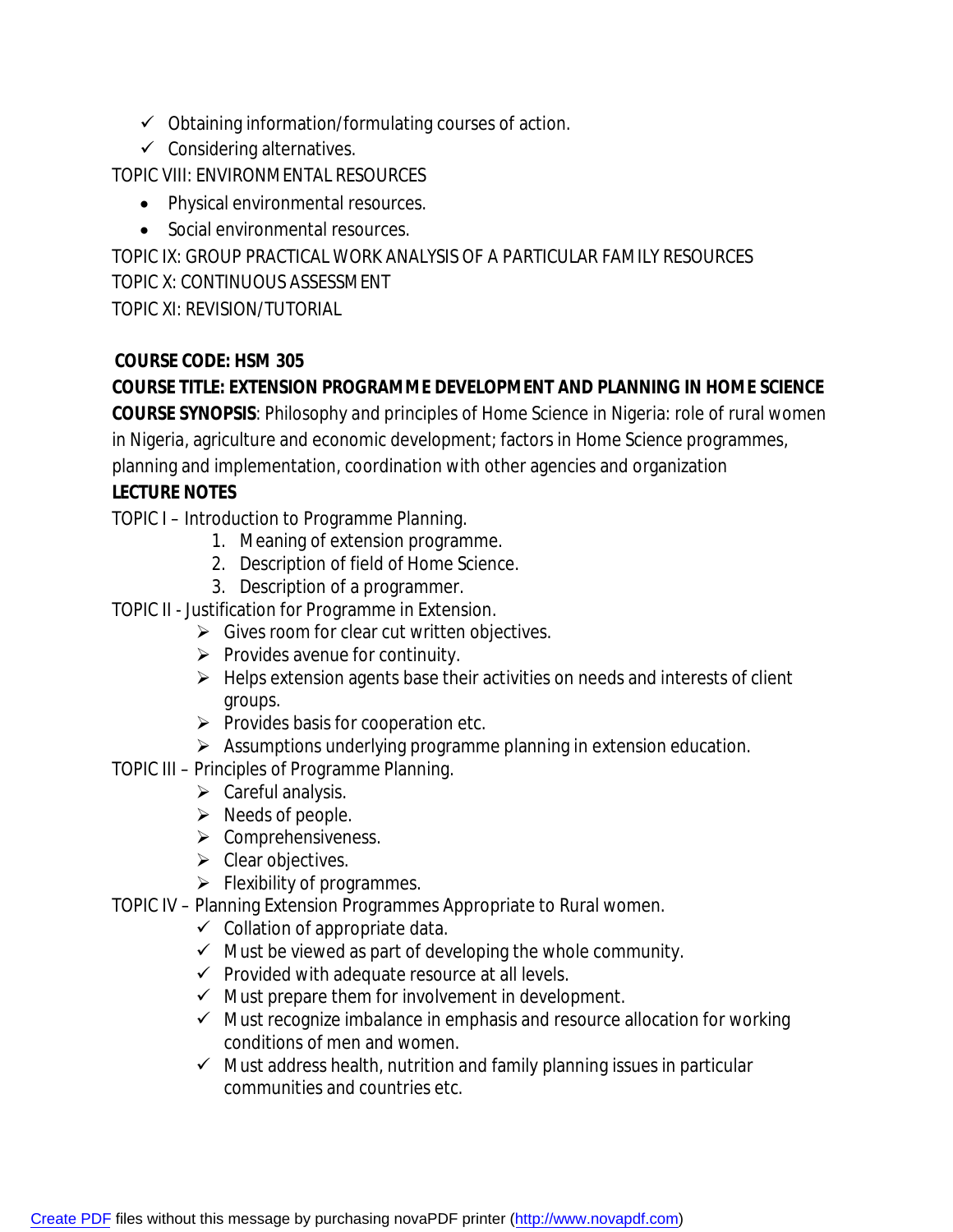TOPIC V – Needs Identification in Extension Programme Planning.

- $\checkmark$  Needs classification.
- $\checkmark$  Analysis of each class
- $\checkmark$  Importance of needs analysis.
- TOPIC VI Target Client Group Identification i.e women, youth, children.
	- $\checkmark$  Characteristics of each group.
	- $\checkmark$  Needs for extension programme.

### TOPIC VII – Programme Planning Models.

- $\checkmark$  Williams model
- $\checkmark$  Lester's model
- $\checkmark$  Stover's model
- $\checkmark$  Resson's model
- $\checkmark$  Implication for each model.
- TOPIC VIII Analysis of Elements in Programme Planning Process.
	- 1. Extension teaching objectives.
	- a) Types
	- b) Functions
	- c) Characteristics of good objectives.
	- 2. Barriers to planning suitable programme.
- TOPIC IX Concept of Strategic Planning.
- TOPIC X Tutorials on topic covered.
- TOPIC XI Continuous Assessment test.

## **COURSE CODE: HSM 307**

## **COURSE TITLE: EXTENSION TEACHING METHODS**

**COURSE SYNOPSIS**: Nature and elements of communication process. Principles of communication. Application of communication process in analysing community problems in extension. The meaning of the concepts of teaching, learning and motivation. Steps and principles of teaching and learning. Extension teaching methods. Preparation and use of teaching materials and aids.

## **LECTURE NOTES**

TOPIC I – Introduction to Rural extension.

- $\checkmark$  Definition of extension.
- $\checkmark$  Expatiation on what teaching is.
- $\checkmark$  Importance of extension.
- $\checkmark$  Concept of extension.

TOPIC II – History of Extension activities.

- $\checkmark$  Its evolvement in different countries i.e starting from Britain in 1840s, and U.S.A. in early 19<sup>th</sup> century.
- $\checkmark$  Description of extension in different countries.
- $\checkmark$  Opinions about meaning of extension.